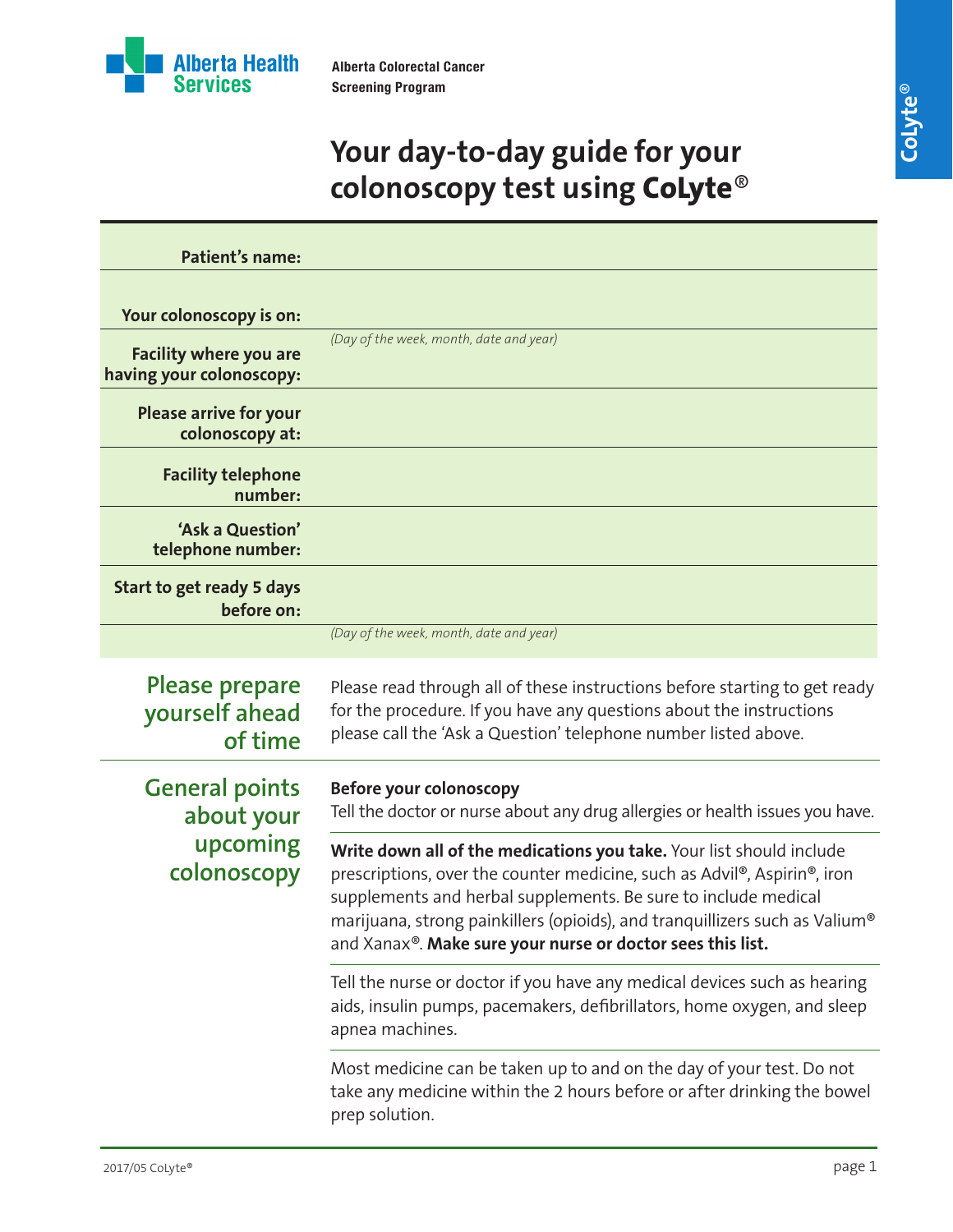

|                                                                | Diabetic pills and or insulin, blood thinners, and antithrombotics (e.g.,<br>Coumadin®, Plavix®, Pradaxa® and Xarelto®) are examples of medicines<br>that might need to be adjusted or stopped.                                                                                                                                                                                        |  |
|----------------------------------------------------------------|----------------------------------------------------------------------------------------------------------------------------------------------------------------------------------------------------------------------------------------------------------------------------------------------------------------------------------------------------------------------------------------|--|
|                                                                | If you take these medicines talk to the nurse or doctor before your test.<br>They will tell you if you need to stop or adjust any medicine before your<br>test.                                                                                                                                                                                                                        |  |
|                                                                | If you start a new medicine between your pre-colonoscopy visit and<br>the date of your colonoscopy, it may make it unsafe for the test to be<br>done. Call the 'Ask a Question' telephone number listed on the first<br>page before the day of your test to make sure it is OK to take.                                                                                                |  |
| <b>Make arrangements</b><br>for getting home<br>after the test | • You may choose whether or not you want to have sedation.<br>Colonoscopies can be comfortable without medicine to help you relax<br>(sedation). Some people can get cramps (pain). Many people do choose<br>to have sedation for the procedure.                                                                                                                                       |  |
|                                                                | • If you do not want sedation, talk to your nurse or doctor on the day of<br>your test. Make plans to have someone drive you home after the test,<br>in case you end up asking for sedation so you can be more comfortable.                                                                                                                                                            |  |
|                                                                | • If you have sedation, you may not drive for at least 8 hours after you<br>were given sedation. Sedation might make you sleepy. A responsible<br>adult is required to take you home after the test. The driver will need<br>to come into the department where you are having your colonoscopy<br>done to pick you up. Do not drive, or take a taxi or bus by yourself to<br>get home. |  |
|                                                                | It is important for you to let your driver know the following<br>information when arranging your ride home.<br>The adult going home with you will need to be in the facility<br>hours after the time you were told to arrive.<br><b>OR</b><br>A staff member from the facility will call your driver after your test to<br>let them know when you are ready to go home.                |  |
|                                                                | If you don't have plans for someone to go home with you, you can either<br>$\bullet$<br>reschedule your test by calling the 'Ask a Question' telephone number<br>listed on the first page or choose to have the test without sedation.                                                                                                                                                 |  |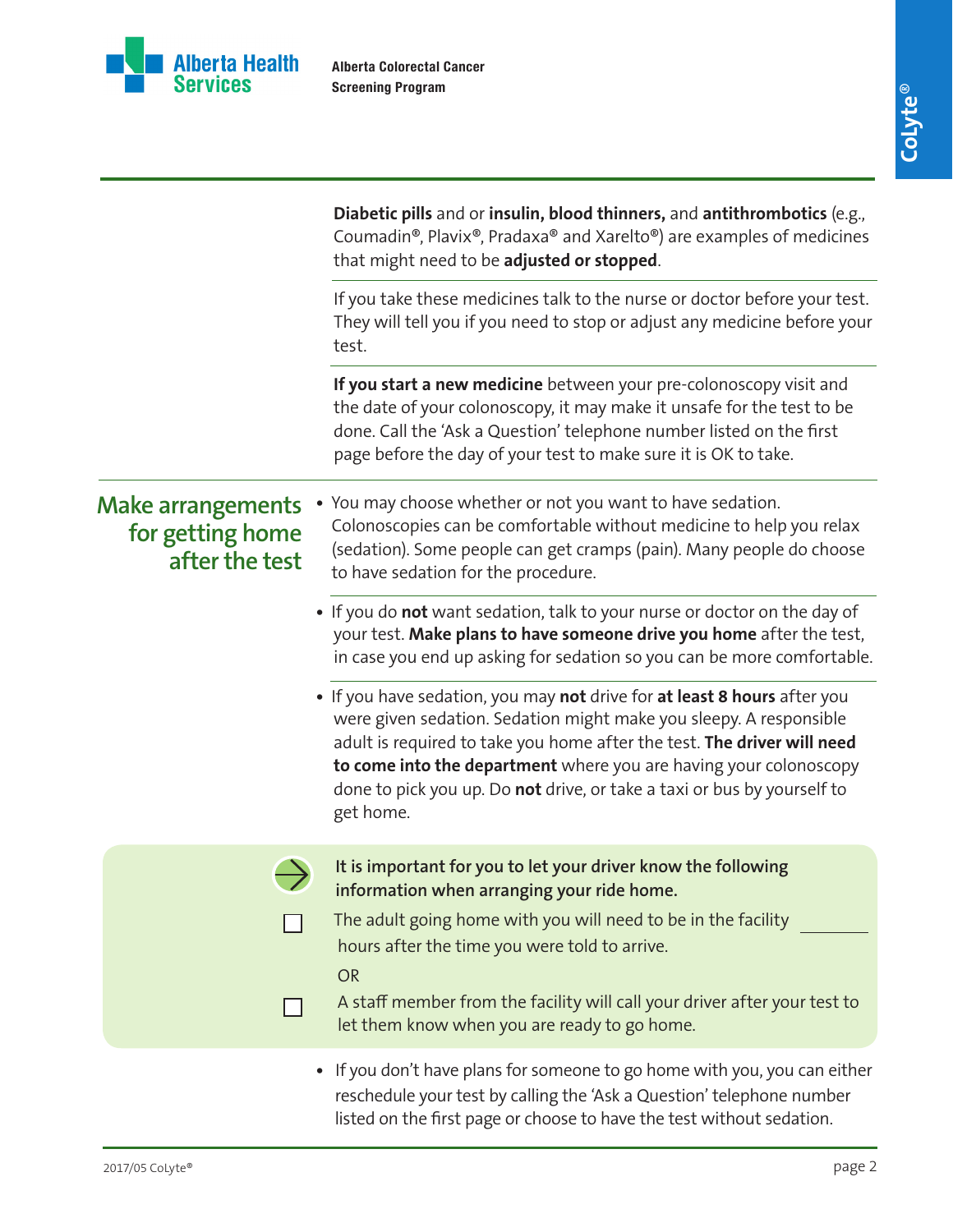

### **Preparing your bowel**

The most important thing you can do for your colonoscopy to be a success is to have your bowel prepared properly. The colon must be cleaned out so that the bowel wall and any polyps or growths can be seen. If the bowel is not cleaned out, polyps or other growths might not be seen. Then the test will have to be done again.

The bowel is prepared by drinking a bowel preparation (prep) solution that is a very strong laxative. Drinking it will cause you to have loose and watery stool (diarrhea). **Be sure to drink plenty of clear fluids as well as the bowel prep solution**, so that your body doesn't lose a lot of water and become dehydrated.

If you need to travel more than 2 hours to get to the facility ask about having your appointment later in the day.



Only buy the bowel prep solution you were told to buy. **Do not** substitute or mix different laxatives. Only follow the instructions given to you by the facility, **not** the manufacturer's instructions.

#### **No later than 5 days before your test**

#### **Buy at a pharmacy or drugstore:**

- **•** A 4 litre bottle of the bowel preparation (prep) solution CoLyte®. The drugstore may have other solutions in 4 litre bottles named PegLyte® or GoLYTELY®. You can use any of these.
- **•** Clear fluids such as Gatorade® or clear broth. **Do not** drink anything that is red, purple or blue. **Do not drink only water**. Read page 5 for a list of what you can drink.
- **•** You may want to get baby wipes and or barrier cream for any soreness you get from repeated trips to the bathroom.
- **•** CoLyte® does not require a prescription, but you will have to ask the pharmacist for it.



### **Day-to-day detailed instructions begin on next page**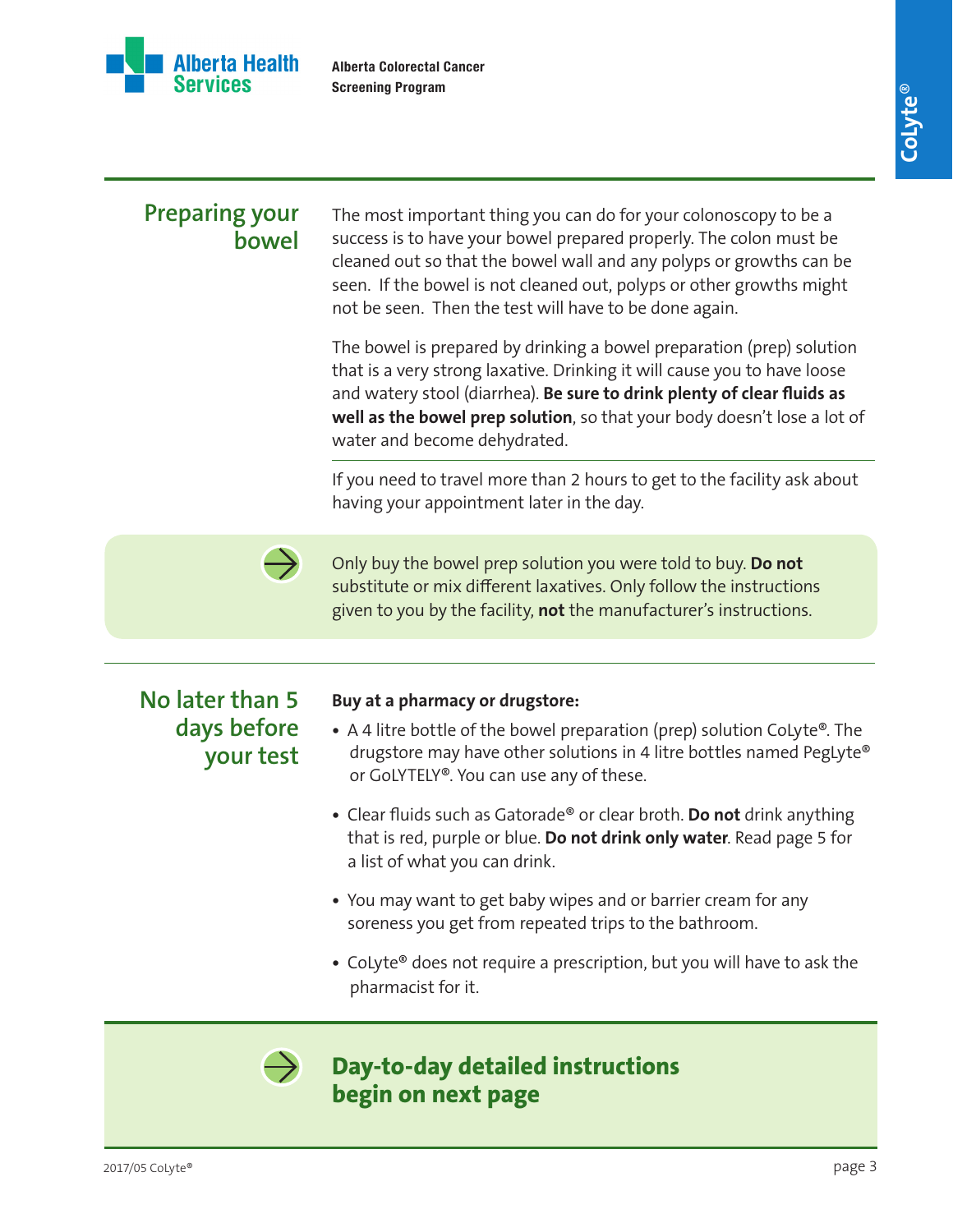**CoLyte** ®



**Alberta Colorectal Cancer Screening Program**

# **5 days before your test**

If you take iron tablets or fibre supplements (e.g., Metamucil®) **stop** taking them today.

If you need to reschedule your test, please call the 'Ask a Question' telephone number listed on the first page as soon as possible to let them know.

# **4 days before your test**

**Please start eating low-fibre foods** and keep eating them until 1 day before your colonoscopy test.

#### **Low-fibre foods that are OK to eat:**

- Cooked or steamed vegetables.
- White bread, white pasta and white rice.
- Canned fruit.
- Dairy products like plain yogurt or cheese.
- Eggs.
- Chicken, beef, pork, fish, tofu, or smooth nut butters.



#### **Do not eat**

- Nuts and seeds.
- Popcorn.
- Oatmeal.
- Dried fruit.
- Raw fruits and vegetables.
- Beans, lentils, and quinoa.
- Whole wheat or high fibre bread.
- Whole wheat or whole grain cereal or pasta.

**3 days before your test**

Keep eating the low-fibre diet.

# **2 days before your test**

Keep eating the low-fibre diet.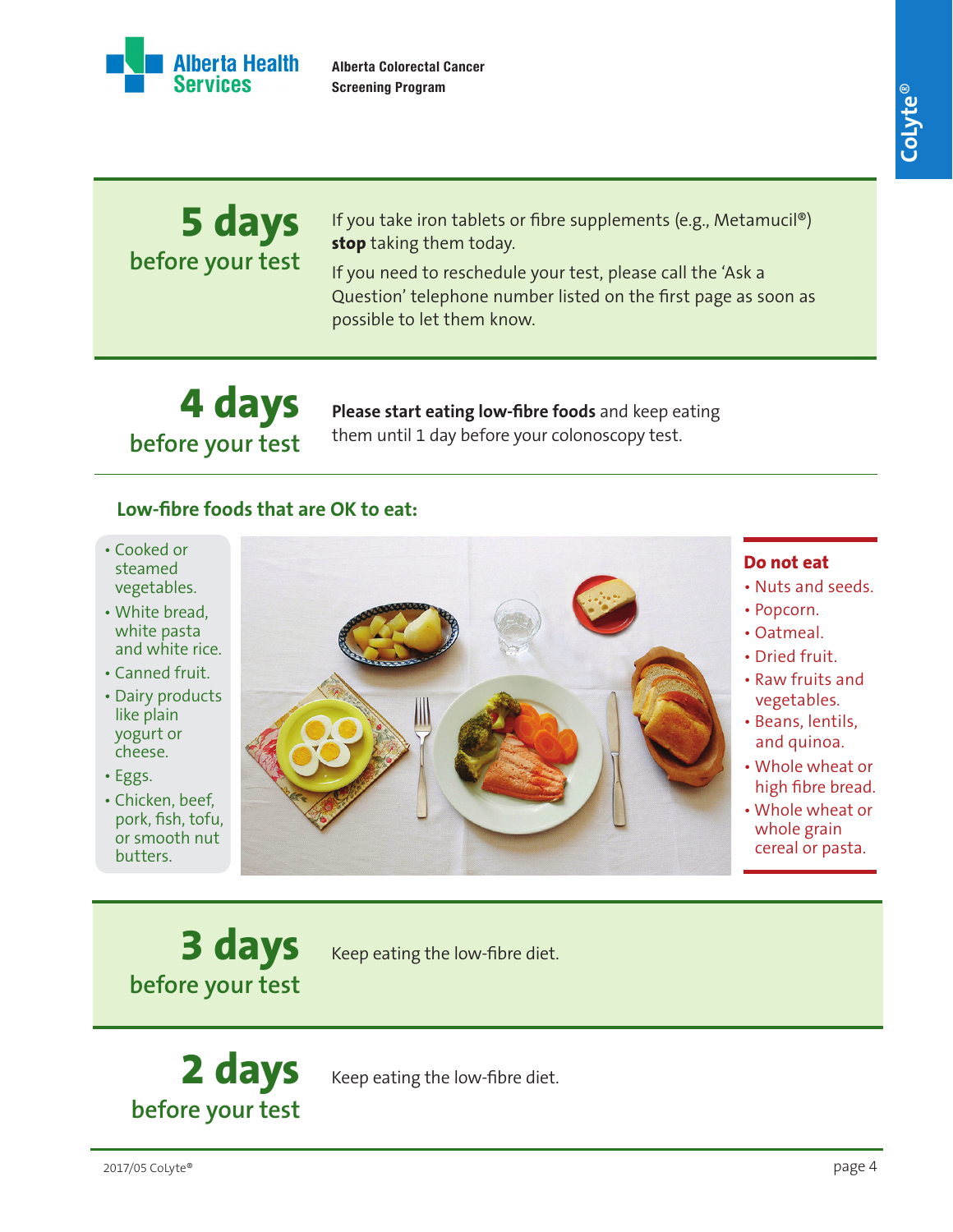

# **1 day before your test**

| Before 10 am    | <b>Eat a light breakfast</b> such as plain toast, clear juice, tea, or coffee.<br>Do not use milk or milk substitutes like Coffee-mate® in your tea or<br>coffee. Do not drink milk or milk products.                                                                                                                                                                                                                                                                                                                                 |
|-----------------|---------------------------------------------------------------------------------------------------------------------------------------------------------------------------------------------------------------------------------------------------------------------------------------------------------------------------------------------------------------------------------------------------------------------------------------------------------------------------------------------------------------------------------------|
| After breakfast | • Do not eat any solid food until after your colonoscopy is completed.<br>• Drink only clear fluids up until 2 hours before you are asked to<br>arrive at the facility. It is important to drink clear fluids before and<br>after you have finished the bowel prep solution so that you do not<br>become dehydrated. If you get dehydrated you may become weak,<br>dizzy or light headed. This could make you faint or fall.<br>• If you can, have an adult in your home with you while you are<br>preparing your bowel for the test. |
|                 |                                                                                                                                                                                                                                                                                                                                                                                                                                                                                                                                       |

## Please **do not** drink

- Red, purple, or blue fluids
- **•** Milk products or substitutes such as soy, almond, or goat's milk
- **•** Meal replacements like Boost® or Ensure®
- Alcohol

## **Clear fluids that are OK to drink**

Iced tea, tea or coffee without milk or milk substitutes like Coffee-mate® Clear pulp-free fruit juices like apple, white grape, white cranberry or lemonade Sports drinks: Jell-O®, Gatorade®, Powerade® Clear broth or juice popsicles bouillon Kool-Aid® ginger ale, Sprite®, 7-Up®, water, and coconut water



*Things to do "1 day before your test" continue on next page*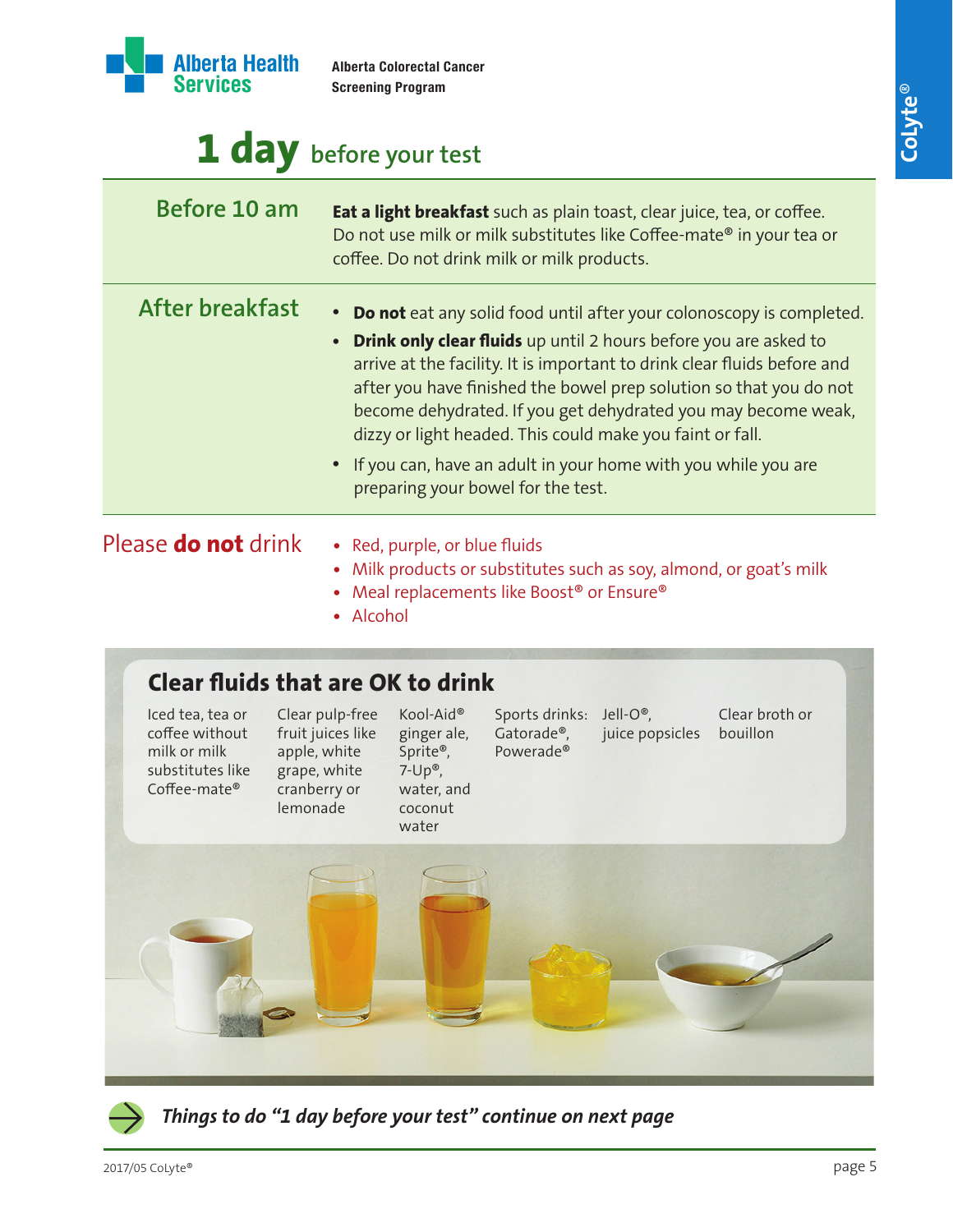

## *Continues from previous page: 1 day before your test*

| In the morning               | • In the morning mix the bowel prep solution by adding water to<br>the fill line on the bottle.                                                                                                                                                                                                                                                                                                                                                                                    |  |  |  |  |
|------------------------------|------------------------------------------------------------------------------------------------------------------------------------------------------------------------------------------------------------------------------------------------------------------------------------------------------------------------------------------------------------------------------------------------------------------------------------------------------------------------------------|--|--|--|--|
|                              | Put the cap on the bottle and shake until all the powder has<br>$\bullet$<br>dissolved.                                                                                                                                                                                                                                                                                                                                                                                            |  |  |  |  |
|                              | Do not add anything like sugar or flavouring to the solution.<br>$\bullet$                                                                                                                                                                                                                                                                                                                                                                                                         |  |  |  |  |
|                              | Cool the solution by putting the bottle in the fridge. It is easier to<br>$\bullet$<br>drink when it is cold.                                                                                                                                                                                                                                                                                                                                                                      |  |  |  |  |
|                              | • You may feel chilled after drinking this large amount of cold liquid.<br>Do not stop drinking the bowel prep solution for this reason.                                                                                                                                                                                                                                                                                                                                           |  |  |  |  |
| <b>Note</b>                  | If your test is in the afternoon you may have a light snack such<br>as a piece of toast or Melba toast 24 hours before the time you<br>were told to be at the facility. For example, if you have been told<br>to arrive at 2 pm on Thursday you may have a light snack at 2 pm<br>on Wednesday (the day before your test). Do not eat any solid food<br>between your breakfast and this light snack. After your snack do not<br>eat any solid food until your colonoscopy is done. |  |  |  |  |
| <b>Throughout</b><br>the day | Keep drinking clear fluids before and after drinking the solution so<br>that you do not become dehydrated. Keep drinking clear fluids until<br>bedtime.                                                                                                                                                                                                                                                                                                                            |  |  |  |  |
| At 8 pm                      | Drink 2 litres (half the bottle) of the CoLyte® solution within 2<br>$\bullet$<br>hours.                                                                                                                                                                                                                                                                                                                                                                                           |  |  |  |  |
|                              | Drink 1 glass, about 250 mL (8 ounces), every 15 minutes. Shake the<br>$\bullet$<br>bottle before pouring each glass of CoLyte®.                                                                                                                                                                                                                                                                                                                                                   |  |  |  |  |
|                              | You may find it easier if you drink the glass quickly.                                                                                                                                                                                                                                                                                                                                                                                                                             |  |  |  |  |
|                              | You will drink the last 2 litres tomorrow. Go to page 10 for tips to<br>make drinking the solution easier.                                                                                                                                                                                                                                                                                                                                                                         |  |  |  |  |
|                              | Make sure you are near a toilet once you start drinking the bowel<br>$\bullet$<br>prep solution. It can start working within 1 to 4 hours. You can<br>expect to have diarrhea or watery stools.                                                                                                                                                                                                                                                                                    |  |  |  |  |
|                              | See next page to keep track of the CoLyte® you drink                                                                                                                                                                                                                                                                                                                                                                                                                               |  |  |  |  |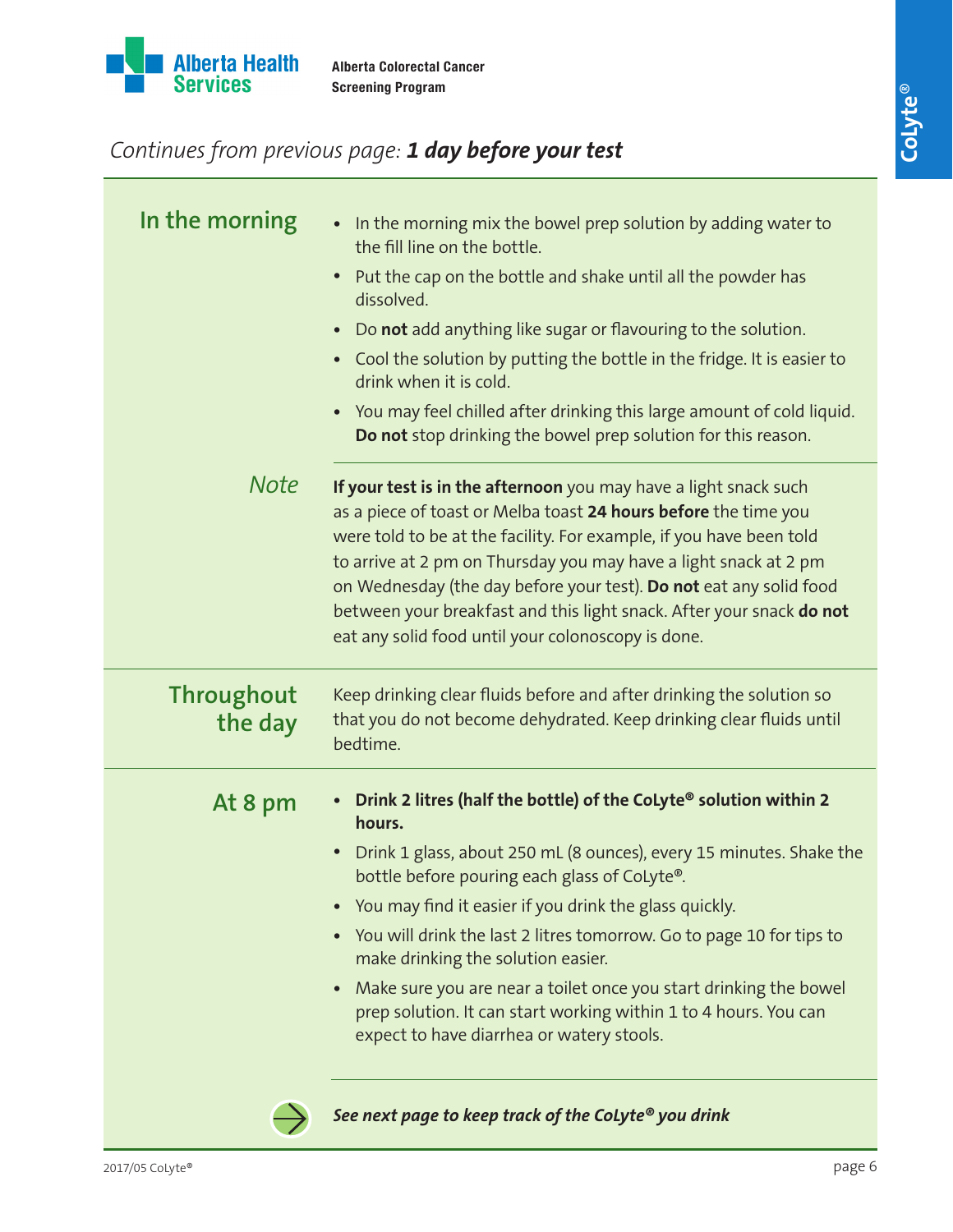

# *Continues from previous page: 1 day before your test*



**5 hours before the time you were told to be at the facility**

- **Drink the last 2 litres of the CoLyte®** solution within 2 hours. Drink **•** 1 glass, about 250 mL (8 ounces) every 15 minutes. Depending on the time you need to arrive for your test, you might have to get up early to do this. For example, if you were told to come at 10 am, start drinking the solution at 5 am.
- If you have loose, watery stools after drinking 2 to 3 litres, it doesn't mean that you can stop drinking the solution. There could still be solid stool in your large bowel. Make sure you **drink all 4 litres of the solution**.
- **Keep drinking clear fluids** before and after drinking the solution so **•** that you do not become dehydrated.

Write the time you need to **start drinking** the bowel prep solution: *Today at* 

**Keep track of the CoLyte®** you drink **the day of your test** by checking off each glass after you drink it.

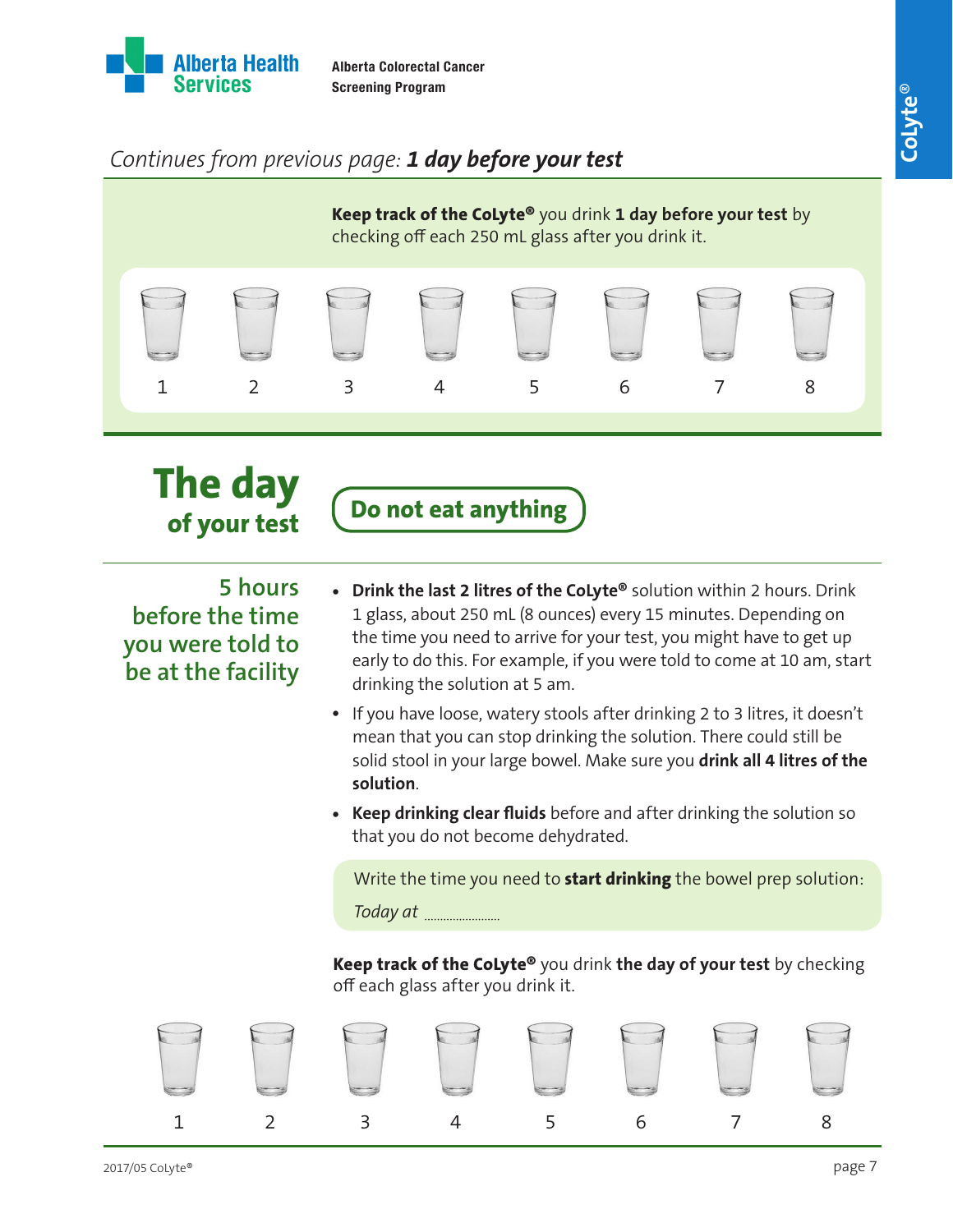

| <b>Check your stool</b>                                              | When the last 2 litres of the solution is working, your stool should be<br>liquid. It should be yellow and clear, like urine. If it does not look like this,<br>call the 'Ask a Question' telephone number listed on the first page as<br>they may give your further instructions.                                                                                                                                                                                                                                                                                                                                                                                                                                                                                                                                                                                               |  |  |  |
|----------------------------------------------------------------------|----------------------------------------------------------------------------------------------------------------------------------------------------------------------------------------------------------------------------------------------------------------------------------------------------------------------------------------------------------------------------------------------------------------------------------------------------------------------------------------------------------------------------------------------------------------------------------------------------------------------------------------------------------------------------------------------------------------------------------------------------------------------------------------------------------------------------------------------------------------------------------|--|--|--|
| 2 hours before<br>the time you<br>were told to be<br>at the facility | Stop drinking anything 2 hours before the time you were told to<br>be at the facility.<br>If you have to take any prescription medicine within the 2 hours<br>before arriving at the facility, you can take it with a sip of water,<br>unless you have been told something different.<br>Write the time you need to <b>stop drinking</b> :<br>Today at <b>www.</b>                                                                                                                                                                                                                                                                                                                                                                                                                                                                                                               |  |  |  |
| Before you go to<br>the facility                                     | • Please bring your Alberta Healthcare Card and picture identification<br>like a driver's license.<br>Bring any medication you were told to bring with you like an inhaler<br>or insulin.<br>• Leave all valuables at home like credit cards, money, and jewelry.                                                                                                                                                                                                                                                                                                                                                                                                                                                                                                                                                                                                                |  |  |  |
| When you arrive<br>for your<br>colonoscopy                           | • Please be at the reception desk at the time written on the first page<br>of these instructions.<br>• You should plan to be at the facility for about 2 to 3 hours. Do not<br>make plans for the rest of the day in case your test is delayed. Your<br>patience is appreciated as sometimes these delays are unexpected.<br>• A nurse will take you into another area, where you will change into<br>a hospital gown. The nurse will review the medicine you take, any<br>allergies you have, and check your blood pressure and pulse.<br>• If you have questions about your colonoscopy ask the nurse or doctor<br>before your procedure.<br>• An intravenous (IV) will be started in a vein in your hand or arm.<br>• If you are having sedation medicine it will be given through the IV.<br>• The colonoscopy is done by your doctor and usually takes 20 to 45<br>minutes. |  |  |  |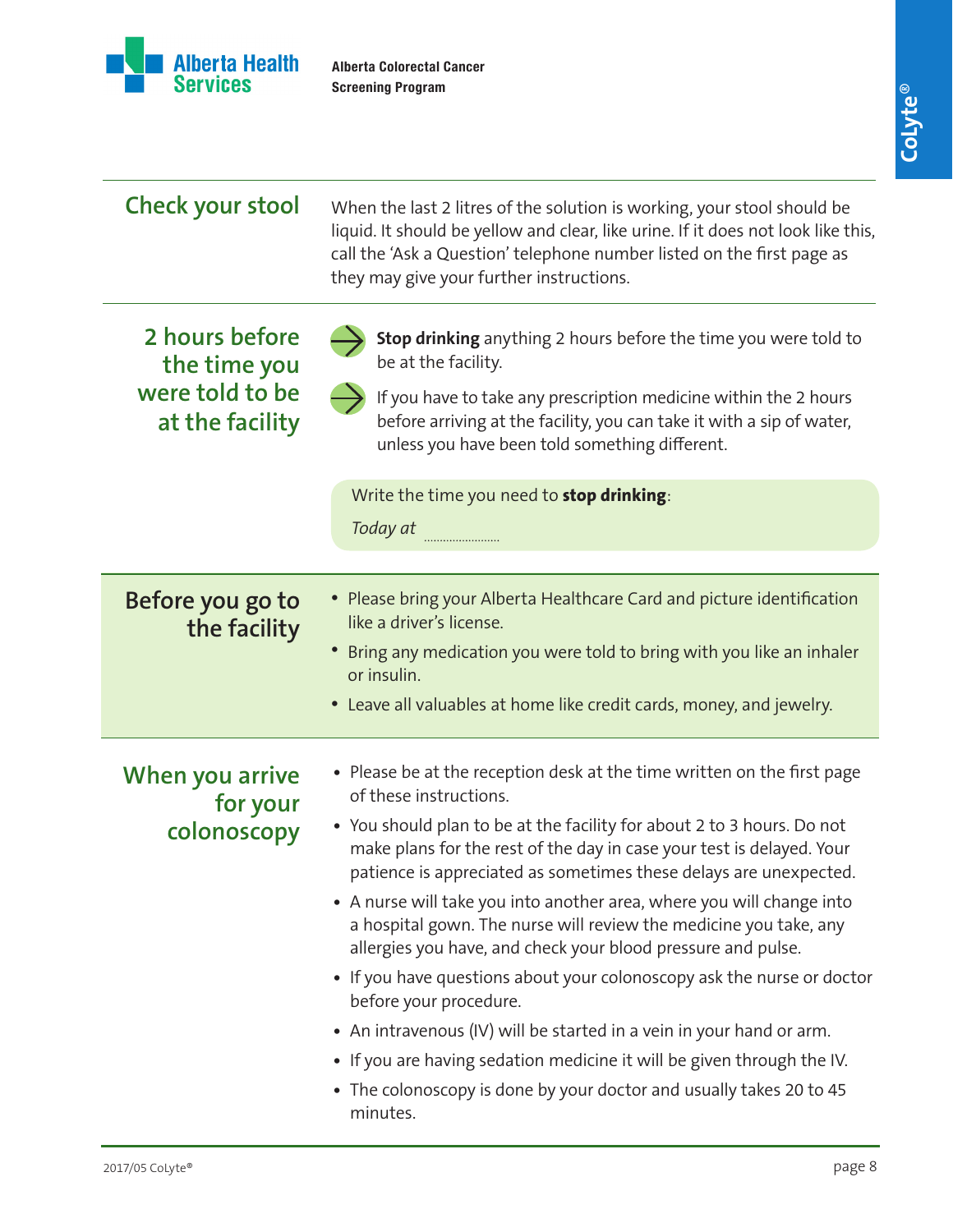

| After the test | • The results of your colonoscopy will be reviewed with you after your<br>test. If no polyps are found you will be told when to have your next<br>screening test.                                                                                                                                             |  |  |
|----------------|---------------------------------------------------------------------------------------------------------------------------------------------------------------------------------------------------------------------------------------------------------------------------------------------------------------|--|--|
|                | • If polyps are found it is important that you make an appointment<br>with your family doctor to review the results and find out what<br>follow up is needed.                                                                                                                                                 |  |  |
|                | • You will be given colonoscopy discharge instructions after your<br>procedure.                                                                                                                                                                                                                               |  |  |
| At home        | • You can go back to work the next day.                                                                                                                                                                                                                                                                       |  |  |
|                | • You can start to eat your normal diet after the colonoscopy.                                                                                                                                                                                                                                                |  |  |
|                | • It is not a good idea to plan air travel or long-distance travel within<br>2 weeks of your colonoscopy. You may not be covered by your travel<br>insurance if you have a complication from your colonoscopy and<br>are out of the province or country. Please check with your travel<br>insurance provider. |  |  |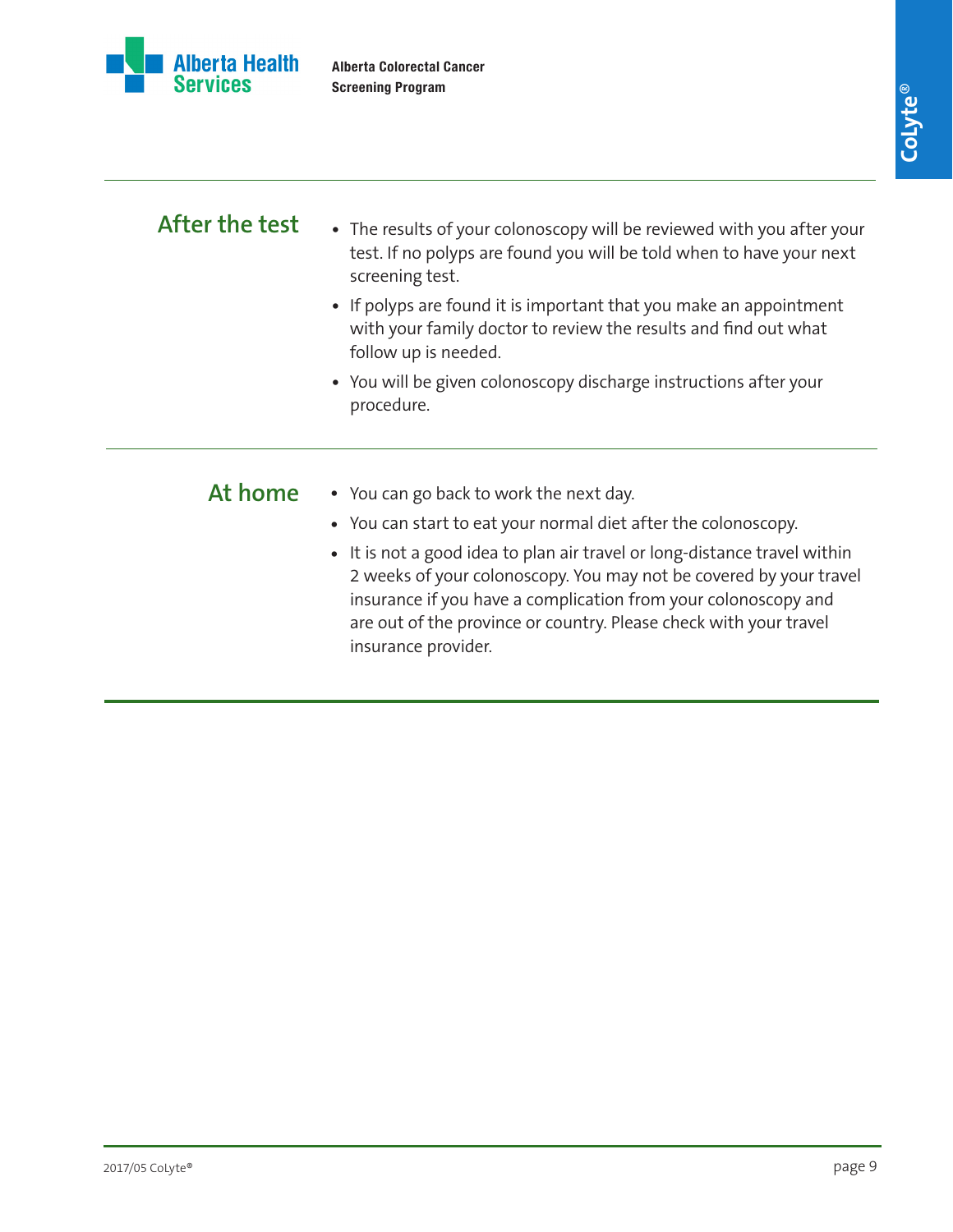

# **CoLyte** ®

## **Tips to make drinking the solution easier Call 911** if you: **•** have vomiting that will not stop **Severe reactions can happen,**  The bowel prep solution may taste salty or unpleasant. It may help to: **•** drink the solution using a straw placed far back in your mouth. **•** suck on a light-coloured hard candy or sucker, or a menthol lozenge just before or just after you drink the solution. Do not suck on anything red, purple, or blue. **•** rinse your mouth with water or mouthwash after drinking the solution, or brush your teeth. **•** sip on liquids with a strong taste, like Powerade® or Gatorade® after drinking the solution. Do not drink anything red, purple or blue. **It is very important to keep drinking the bowel prep solution** even if you feel sick to your stomach. If you feel sick, it may help to: **•** drink the solution slowly. **•** stop drinking the solution for 30 minutes to let the feeling ease and then start drinking again. **•** drink ginger ale. **•** take anti-nausea medicine like Gravol®. You can buy it at a drugstore, but you might have to ask the pharmacist for it. Take 25 to 50 mg every 4 to 6 hours as needed. If you try these suggestions and you do not feel any better, call the 'Ask a Question' telephone number listed on the first page.

- **•** feel like fainting
- have swelling or hives (itchy red patches on your skin)
- **•** have very bad pain in your abdomen

For 24/7 nurse advice or general health information, call **Health Link at 811**.

**but it is rare**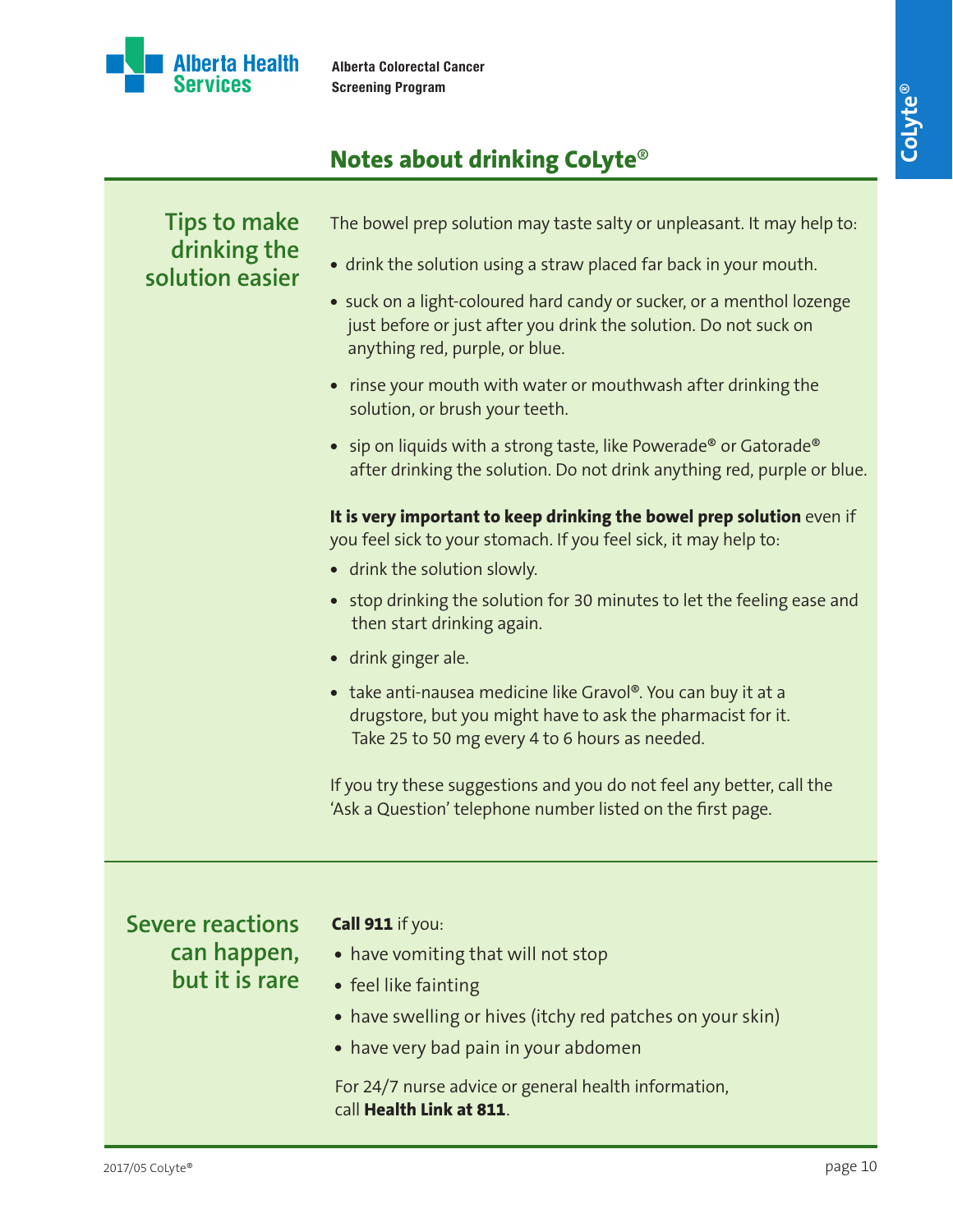

| <b>Summary</b>                                                                              | Read all instructions before starting to get ready for the procedure                                                                                                                                                                                                                                                                                                                                                      |                                                                                                                                                                                                                                                                                                                                                 |                                                                                                                            |  |  |
|---------------------------------------------------------------------------------------------|---------------------------------------------------------------------------------------------------------------------------------------------------------------------------------------------------------------------------------------------------------------------------------------------------------------------------------------------------------------------------------------------------------------------------|-------------------------------------------------------------------------------------------------------------------------------------------------------------------------------------------------------------------------------------------------------------------------------------------------------------------------------------------------|----------------------------------------------------------------------------------------------------------------------------|--|--|
|                                                                                             | <b>Eating</b>                                                                                                                                                                                                                                                                                                                                                                                                             | <b>Drinking</b>                                                                                                                                                                                                                                                                                                                                 | <b>Medications</b>                                                                                                         |  |  |
| 5 days before<br>your test                                                                  | No restrictions                                                                                                                                                                                                                                                                                                                                                                                                           | No restrictions                                                                                                                                                                                                                                                                                                                                 | <b>Stop taking iron tablets</b><br>or fibre supplements like<br>Metamucil <sup>®</sup>                                     |  |  |
| 4 days before<br>your test                                                                  | <b>Eat low-fibre foods:</b><br>• cooked vegetables<br>• canned fruit<br>• white bread, white pasta<br>and white rice<br>• dairy products<br>• beef, chicken, fish, pork, eggs,<br>tofu, or smooth nut butters<br>Do not eat:<br>nuts, popcorn, seeds, oats,<br>dried fruit, raw fruits or<br>vegetables, beans, lentils and<br>quinoa, whole wheat or high<br>fibre bread, whole wheat or<br>whole grain cereal or pasta. | No restrictions                                                                                                                                                                                                                                                                                                                                 |                                                                                                                            |  |  |
| 3 days before                                                                               | Same food as above                                                                                                                                                                                                                                                                                                                                                                                                        | No restrictions                                                                                                                                                                                                                                                                                                                                 |                                                                                                                            |  |  |
| 2 days before                                                                               | Same food as above                                                                                                                                                                                                                                                                                                                                                                                                        | No restrictions                                                                                                                                                                                                                                                                                                                                 |                                                                                                                            |  |  |
| $\mathbf 1$ day before<br>your test                                                         | Before 10 am<br>Eat a light breakfast such as<br>plain toast, clear juice, tea<br>or coffee without milk or<br>substitutes. After breakfast<br>do not eat any solid food until<br>your colonoscopy is done.<br>Note: If your test is in the<br>afternoon see note on page 6<br>for more information.                                                                                                                      | <b>Drink lots of clear fluids</b><br>(see list on page 5) before<br>and after taking your<br>CoLyte® solution.<br>Do not drink red, purple or<br>blue fluids, milk products or<br>substitutes, alcohol, or meal<br>replacements like Boost®.                                                                                                    | At 8 pm drink the first 2<br>litres of CoLyte® within 2<br>hours.                                                          |  |  |
| The day<br>of your test<br>Please plan to have<br>an adult take you<br>home after the test. | Do not eat anything                                                                                                                                                                                                                                                                                                                                                                                                       | Continue to drink only clear<br>fluids.<br>Stop drinking anything 2<br>hours before the time you<br>were told to be at the facility.<br>If you have to take any<br>prescription medicine within<br>the 2 hours before arriving<br>at the facility, you can<br>take it with a sip of water,<br>unless you have been told<br>something different. | 5 hours before the time<br>you were told to be at the<br>facility drink the last 2<br>litres of CoLyte® within 2<br>hours. |  |  |